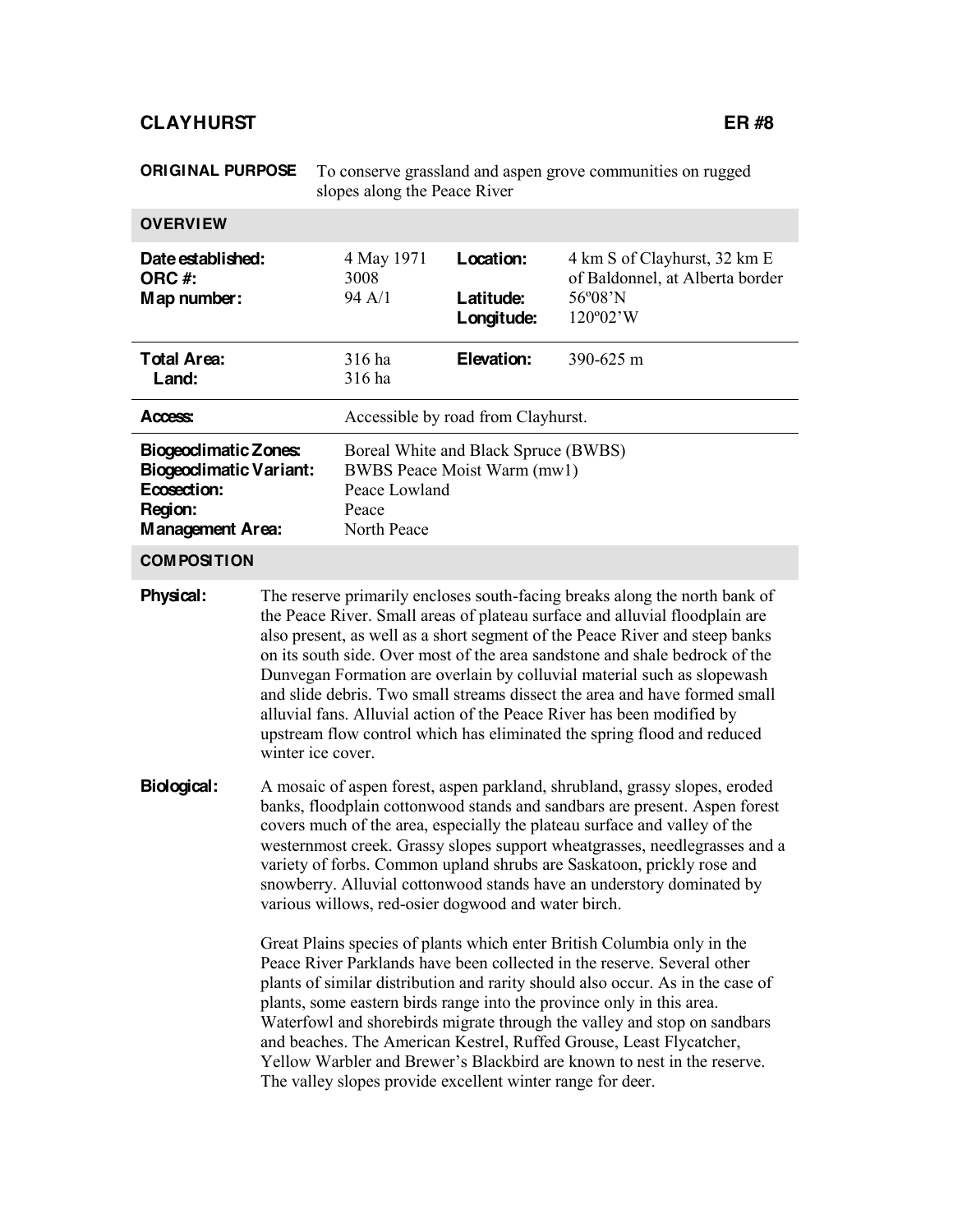| <b>MANAGEMENT CONCERNS</b>                                                                                              |                                                                                                                                                                                                                                                            |                                                                                                           |                                                 |  |  |  |  |
|-------------------------------------------------------------------------------------------------------------------------|------------------------------------------------------------------------------------------------------------------------------------------------------------------------------------------------------------------------------------------------------------|-----------------------------------------------------------------------------------------------------------|-------------------------------------------------|--|--|--|--|
| <b>SIGNIFICANT SPECIES</b>                                                                                              | <b>BC LIST STATUS</b>                                                                                                                                                                                                                                      | <b>COSEWIC STATUS</b>                                                                                     | <b>CF</b><br><b>PRIORITY</b>                    |  |  |  |  |
| long-leaved mugwort<br>Canada Warbler<br>Blue Jay<br><b>Bullock's Oriole</b><br>Rose-breasted Grosbeak<br>slender muhly | Red listed<br><b>Blue</b> listed<br>Yellow listed<br><b>Yellow</b> listed<br><b>Yellow</b> listed<br>Red listed                                                                                                                                            | Threatened (2008)                                                                                         | 2<br>$\overline{2}$<br>$\overline{4}$<br>5<br>5 |  |  |  |  |
| <b>THREATS</b>                                                                                                          |                                                                                                                                                                                                                                                            |                                                                                                           |                                                 |  |  |  |  |
| <b>Climate Change:</b>                                                                                                  | The Northern location of this reserve may subject it to<br>more dramatic warming and associated ecosystem<br>change, such as summer drought and spring/winter<br>flooding. These changed habitats may or may not remain<br>suitable for the present fauna. |                                                                                                           |                                                 |  |  |  |  |
| Recreation:                                                                                                             | Grass slope erosion due to quads and dirt bikes in reserve<br>area.                                                                                                                                                                                        |                                                                                                           |                                                 |  |  |  |  |
| <b>RESEARCH</b><br><b>OPPORTUNITIES</b>                                                                                 | associated with the Alberta plains.<br>associated ecosystem changes.                                                                                                                                                                                       | Effects of climate change in the physiographic units<br>Effects of the dam on the hydrological system and |                                                 |  |  |  |  |

## **SCIENTIFIC NAMES OF SPECIES MENTIONED IN THE CLAYHURST ER ACCOUNT**

## **Flora**

aspen, trembling (*Populus tremuloides)* birch, water (*Betula occidentalis)* cottonwood, black (*Populus trichocarpa* ssp. *trichocarpa)* dogwood, red-osier (*Cornus stolonifera)* mugwort, long-leaved (*Artemisia longifolia)* muhly, slender (*Muhlenbergia filiformis)* needlegrass (*Stipa* spp.) rose, prickly (*Rosa acicularis* spp*. sayi)*  Saskatoon (*Amelanchier alnifolia)* snowberry, (*Symphoricarpos sp.)* willows (*Salix* spp.)